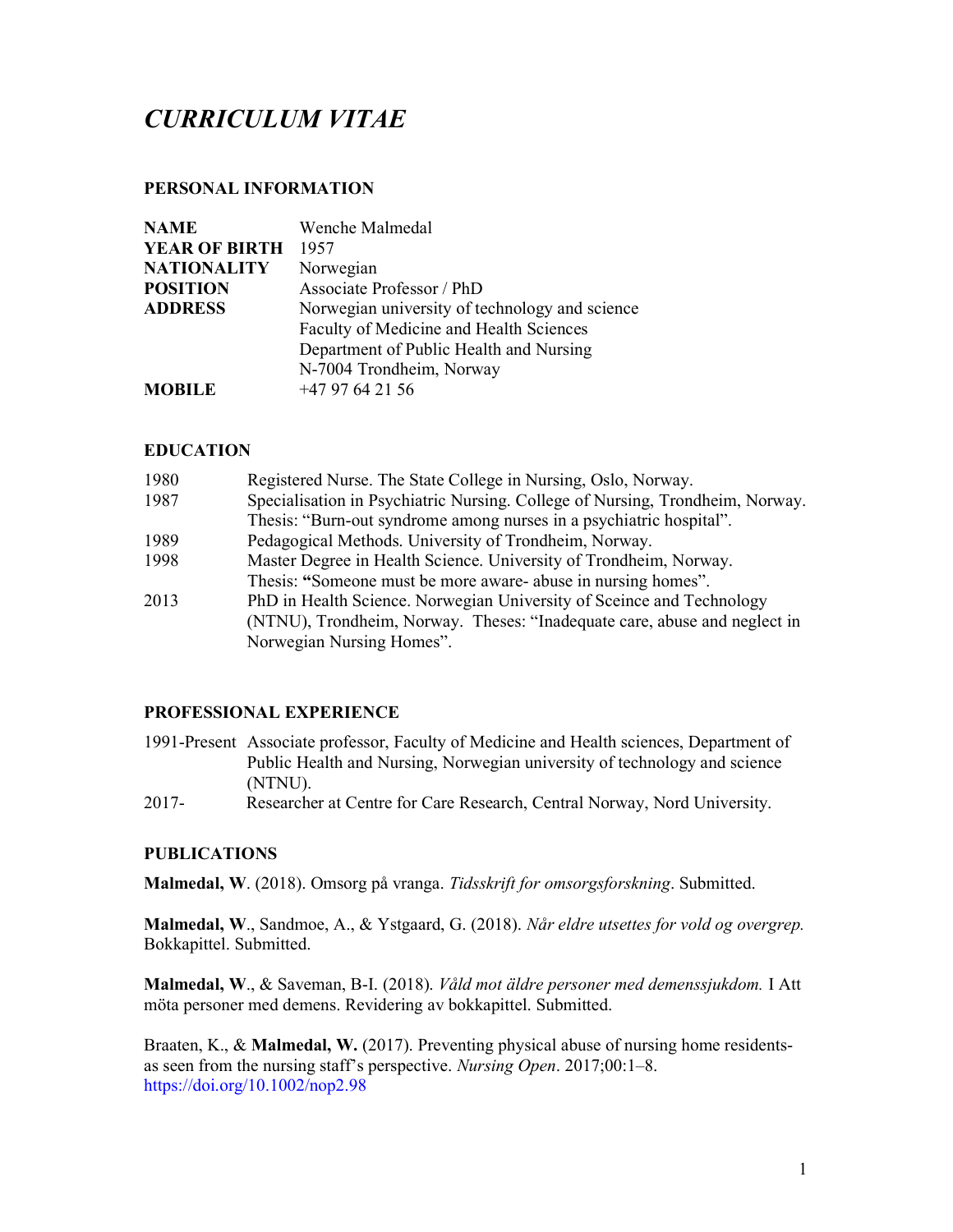Malmedal, W. (2016). Hva mener de ansatte er årsak til overgrep, krenkelser og forsømmelser i sykehjem? Omsorg nr 4/16.

HuYun, Shenying, Zhang, Minwu, & Malmedal, W. (2016). Stressors of Newly Graduated Nurses in Shanghai Pediatric Hospital: A Qualitative Study. Journal of Nursing Management.

Malmedal, W., Iversen, M.H., Sæbø Frengen, V., & Kilvik, A. (2016). Rapport: Det skjer ikke! Eller gjør det? Resultater fra en studie om seksuelle overgrep i sykehjem. NTNU & Pensjonistforbundet http://pensjonistforbundet.no/kartotek/publikasjoner/121-dette-skjerikke-eller-gjor-det-rapport-om-seksuelle-overgrep-mot-eldre

Iversen, M. H., Kilvik, A., & Malmedal, W. (2015). Sexual Abuse of Older Residents in Nursing Homes: A Focus Group Interview of Nursing Home Staff. Nursing Research and Practice, 2015.

Malmedal, W., Iversen, M. H., & Kilvik, A. (2015). Sexual Abuse of Older Nursing Home Residents: A Literature Review. Nursing Research and Practice, 2015.

Rabås, A., Rygvik, J., Cabrera Lara, M., & Malmedal, W. (2015). Rapport: Oppfølging av barn som pårørende i psykisk helsevern ved St. Olavs hospital. Trondheim: St.Olavs Hospital.

Malmedal, W., & Saveman, BI. (2014). The dark sides of nursing homes: When staff commit inadequate care, abuse and neglect. Conference proceedings. Fourth International Conference on Violence in the Health Sector, Miami, Florida, USA. Kavanah, Dwingeloo & Oud Consultancy Amsterdam.

Malmedal, W., Hammervold, R., & Saveman, B. I. (2014). The dark side of Norwegian nursing homes: factors influencing inadequate care. The Journal of Adult Protection, 16(3), 133-151.

http://www.emeraldinsight.com/journals.htm?articleid=17112149&ini=aob

Malmedal, W. (2014) Norwegian Nursing Home—A Care Facility or a Home? Open Journal of Nursing, 4, 337-342. doi: 10.4236/ojn.2014.45039.

Malmedal, W. (2014). Utilstrekkelig pleie en del av hverdagen. Kommunal rapport; Volum 28(22) s. 17-17.

Malmedal, W (2013). Inadequate care, abuse and neglect in Norwegian nursing homes. Thesis for the degree of PhD. NTNU, Trondheim http://ntnu.diva-portal.org/smash/record.jsf?pid=diva2:683709

Refsnes, L., Nebb, L., Gilde, T.A., & Malmedal, W. (2012). Rapport: «La hverdagslivet blomstre»- Eden Alternativ. Ny omsorgsfilosofi implementert i pleie og omorg i Åfjord kommune. Utgiver: Senter for Omsorgsforskning- Midt. http://omsorgsforskning-midt.no

Juklestad, O., Malmedal, W.K., & Sandmoe, A. (2012). Når eldre utsettes for overgrep. Kapittel 24 i boka: Tverrfaglig geriatri- en innføring, (red. Bondevik, M. & Nygaard, H.A.) Bergen: Fagbokforlaget. (Book chapter)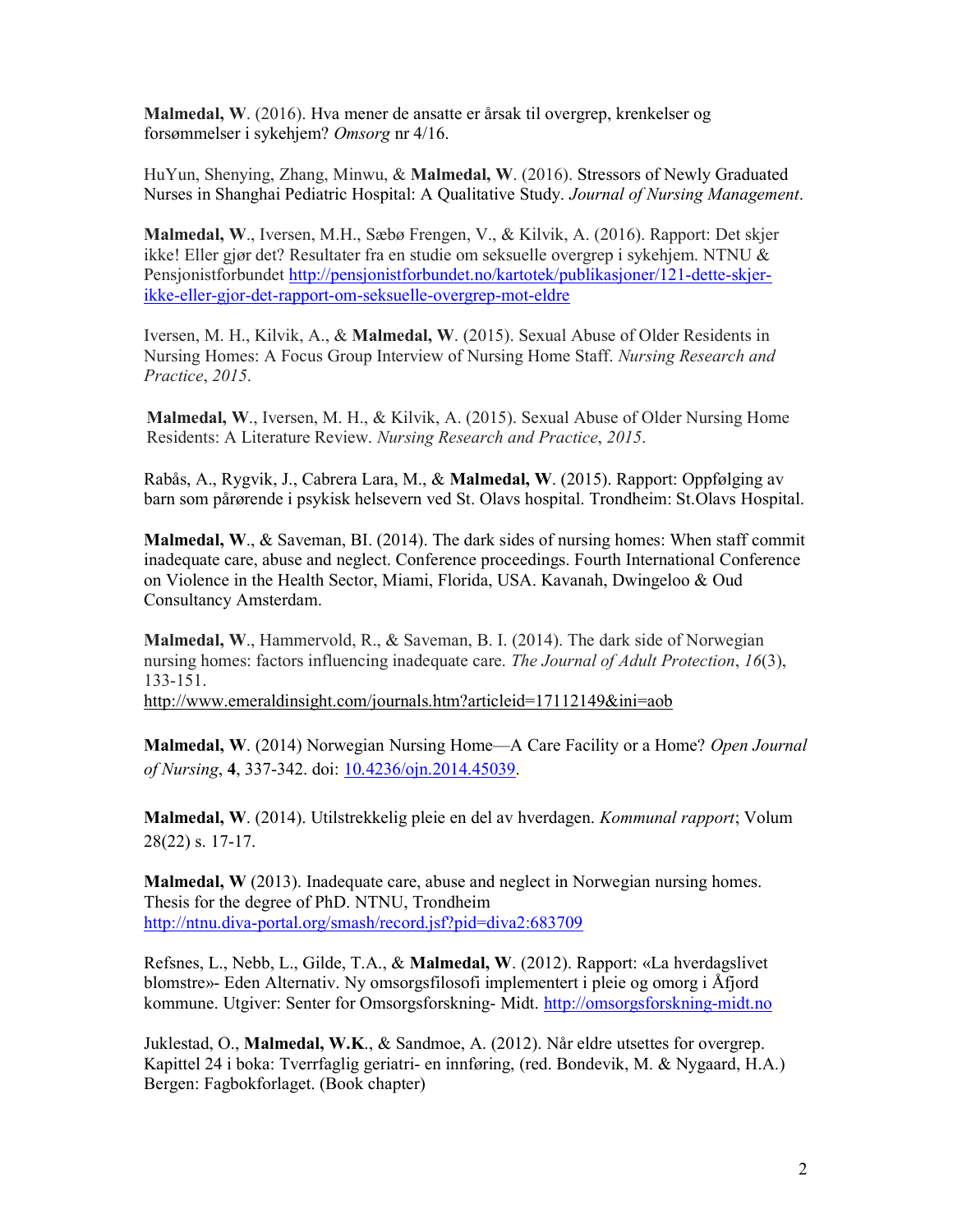Malmedal, W. (2010). Det som ikke burde skje - en kvalitativ studie av overgrep og krenkelser i sykehjem. Tidsskrift for geriatri, Nr 1-2010.

Malmedal W, Ingebrigtsen O & Saveman BI (2009). Inadequate care in Norwegian nursing homes, as reported by nursing staff. Scandinavian Journal of Caring Sciences: 23 (2): 231-42

**Malmedal W**, Hammervold R & Saveman BI (2009). To report or not report. Norwegian nursing home staffs' attitude on reporting inadequate care committed by colleagues. Scandinavian Journal of Public Health; 37:744-750

Malmedal, W. (2004). Om å ikke være noen, men noe. Artikkel i Fagbladet FOKUS, 20.08.2004

Malmedal, W. (2002). Erfaring med refleksjonsgrupper. Artikkel i Geronius nr. 5 /2002

Malmedal, W. (2001). Holder det mål? Evaluering av etterutdanningskurset Aldring og eldreomsorg med særlig vektlegging på aldersdemens. Høgskolen i Sør-Trøndelag. Tapir forlag

Malmedal, W. (2001). Sykehjemmet - en total institusjon - gir det mening å sammenligne dagens sykehjem med Goffmans Totale Institusjoner? Artikkel i Omsorg, Tidsskrift for palliativ medisin nr. 4/01

Malmedal, W. (1999). Sykehjemmets skyggesider. Når beboere i sykehjem utsettes for krenkelser og overgrep. Kommuneforlaget

Malmedal, W. (1999). Arbeidshefte. Sykehjemmets skyggesider. Når beboere i sykehjem utsettes for krenkelser og overgrep. Kommuneforlaget

Malmedal, W. (1999). Overgrep i sykehjem. Artikkel i: Aldring og eldre, Gerontologisk magasin nr. 1/99

Malmedal, W. (1998). Noen må følge bedre med- om overgrep i sykehjem. Hovedfagsoppgave i helsefag, Psykologisk institutt, NTNU

Malmedal, W. (red) (1994). Jubileumsskrift: Videreutdanningen i psykiatrisk sykepleie: 1984-1994. Trondheim: Høgskolen i Sør-Trøndelag, Avdeling for helse- og sosialfag

Malmedal, W. (1987). Utbrenthet blant sykepleiere i et psykiatrisk sykehus; konsekvenser for sykepleier-pasientfelleskapet; kan utbrenthet forhindres? Hovedoppgave, november 1987, Sykepleierhøgskolen i Sør-Trøndelag, Videreutdanning i psykiatrisk sykepleie

#### **CRONICLES**

| Pensjonisten nr 2-2018: | $\langle A, \text{disse minnene!}\rangle$              |
|-------------------------|--------------------------------------------------------|
| Pensjonisten nr 7-2017: | «Foregår det aldersdiskriminering i norsk helsevesen?» |
| Pensionisten nr 5-2017: | «Utenforskap i egne rekker».                           |
| Pensjonisten nr 3-2017: | «Besteforeldre nå til dags!»                           |
| Pensionisten nr 1-2017: | «Er det trygt å bli gammel i Norge?»                   |
| Pensjonisten nr 6-2016: | «Er de ikke for gamle til slikt?»                      |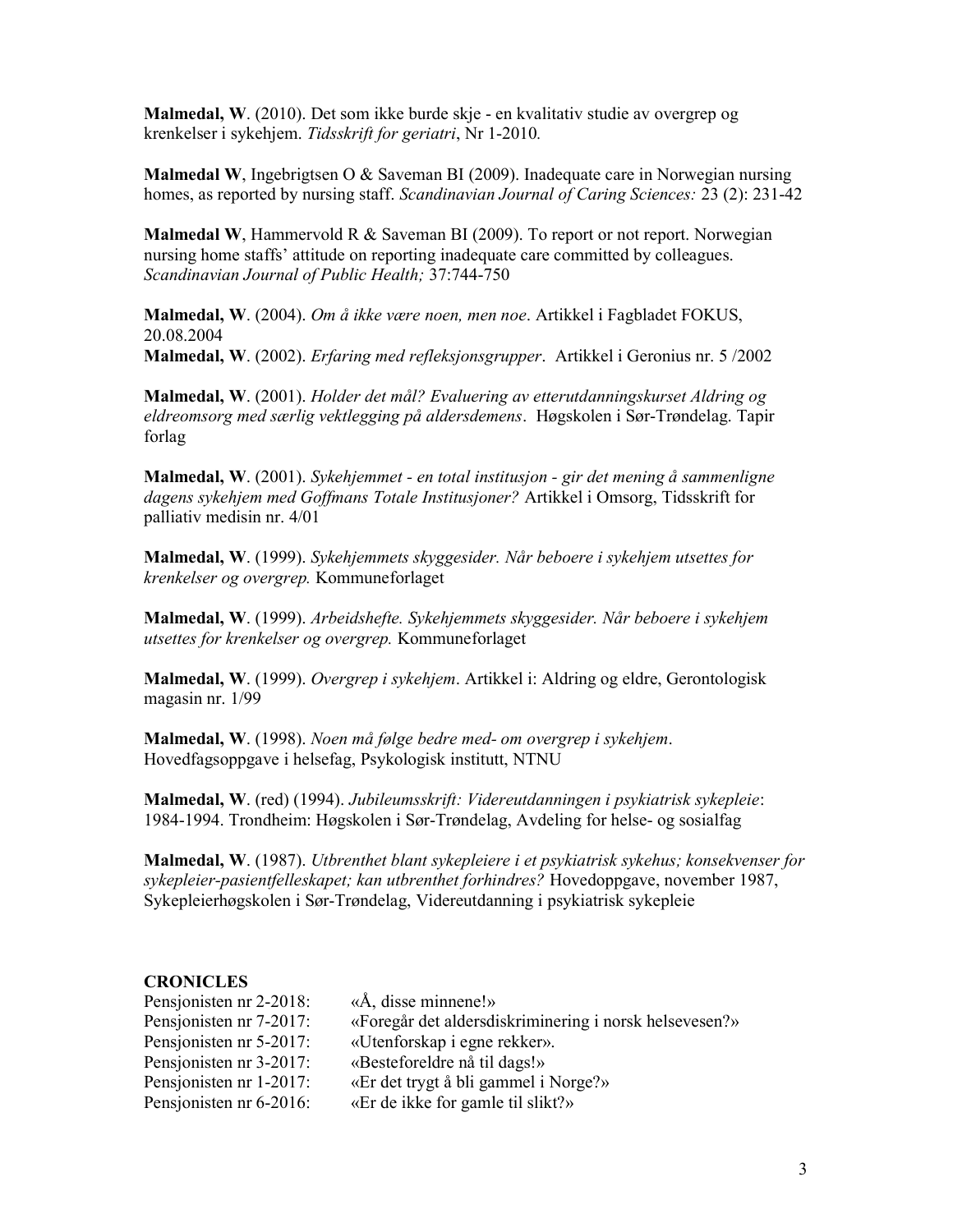| Østlandsposten 15.06.2016: | «Om overgrep mot pasient i Larvik». Sandmoe & Malmedal. |
|----------------------------|---------------------------------------------------------|
| Pensjonisten nr 4-2016:    | «Tvinges de inn i skapet igjen?».                       |
| Pensjonisten nr 2-2016:    | «Ja, visst gjør det vondt når blomster visner».         |
| Pensjonisten nr 7-2015:    | «De gamle flyktningene».                                |
| Pensjonisten nr 5-2015:    | «Når noen ikke orker mer».                              |
| Pensjonisten nr 3-2015:    | «Et glass eller to for mye?».                           |
| Pensjonisten nr 1-2015:    | «Når alt annet er borte er musikken fortsatt der».      |
| Pensjonisten nr 6-2014:    | «Møte med en mann».                                     |
| Pensjonisten nr 4-2014:    | «Grevinneheng og andre festligheter».                   |
| Kommunal Rapport           |                                                         |
| 23.06.2014:                | «Utilstrekkelig pleie en del av hverdagen».             |
| Pensjonisten nr 2-2014:    | «Tør vi snakke om døden?».                              |
| Pensjonisten nr 7-2013:    | «Når det nære blir utrygt».                             |
| Pensjonisten nr 5-2013:    | «Aktivitet på kinesisk».                                |

### OTHER RELEVANT ACTIVITIES

Enrolled visiting scholar in the Special Studies Program at the School of Nursing at the University of California, San Francisco (UCSF) from September 15th through November 28, 2014.

Enrolled visiting scholar at the School of Nursing at Shanghai Jiao Tung University (SJTU), China from March 13th through June 24, 2015.

Visiting lecturer at College of Health Studies, Cuprija, Serbia from 2008- ongoing.

Member of the Steering Committee for the EU-project: Healthy Ageing Supported by Internet and Community" (HASIC) from 2014-2016. http://ec.europa.eu/eahc/news/news309.html

Member of the Congress Committee for the biannual congresses "Omsorg" (Care) since 2010. http://www.fagligforum.no/

Member of Norwegian Council for Quality Improvement and Priority Setting in Health Care 2011- 2015.

http://www.kvalitetogprioritering.no/R%C3%A5det/R%C3%A5dsmedlemmer

Member of The National Council for Senior Citizens which is an advisory body for public authorities and national institutions. It is appointed by the Ministry of Labour. 2010- 2014. http://www.seniorporten.no/Statens+seniorr%C3%A5d

The Directorate for Health and Social Care: Member of group working with Plan for Dementia Care 2015. 2007-2013.

http://www.helsedirektoratet.no/helse\_omsorg/demens/m\_lsettinger\_for\_demensplanen\_6369 74

Member of the Advisory Board for utviklingssenter for sykehjem i Midt-Norge. 2011-2012.

Member of the Advisory Board for Ressurssenteret for demens. 2006-2009.

Member of the national network group for Elder Abuse and Neglect, NKVTS. 2016- .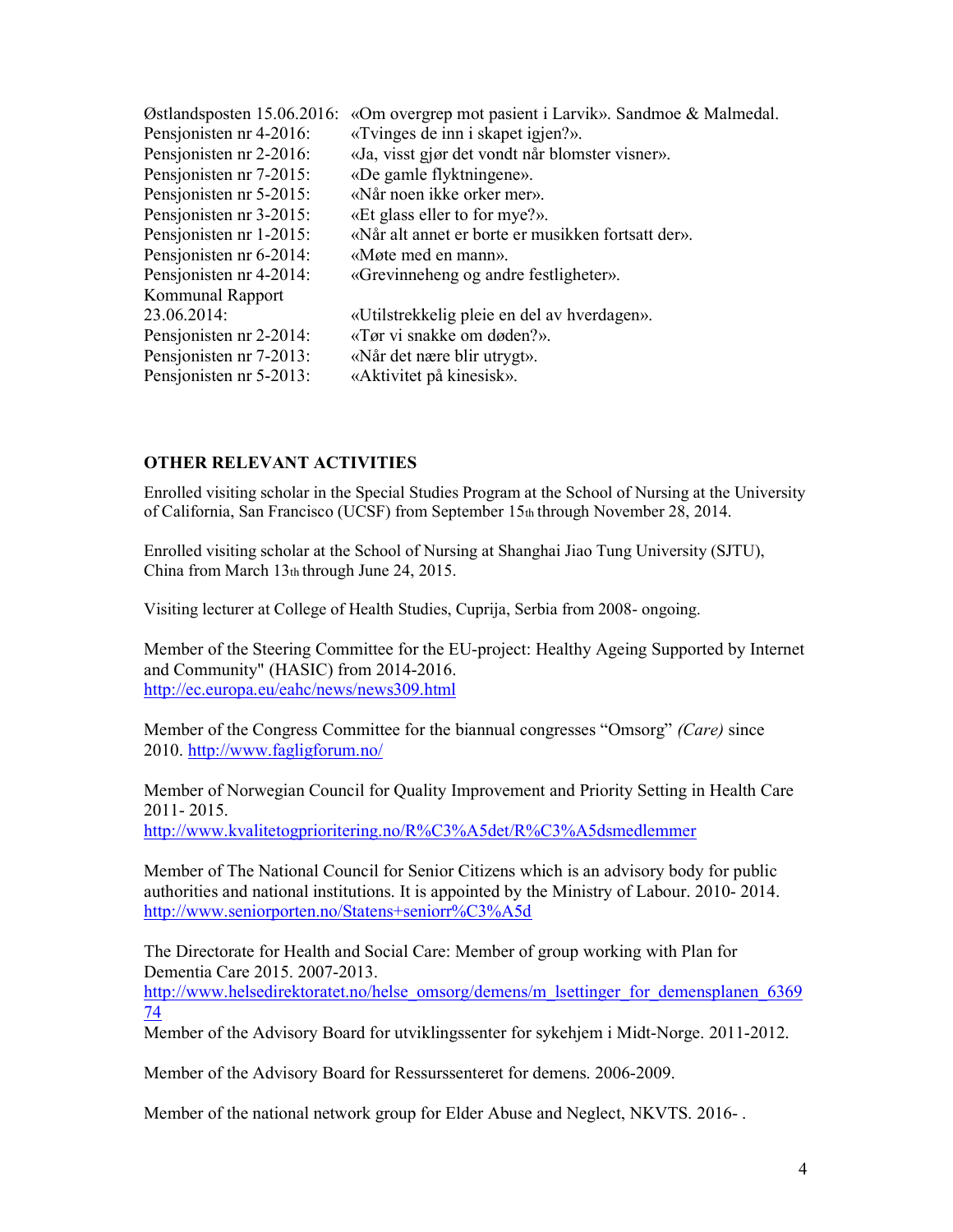### SOME RELEVANT ORAL PRESENTATIONS

Invited panelist at WEAAD (World Elder Abuse Awareness Day) June 15, 2017, Washington DC, USA.

Performed a Master Class at UCD, Ireland, April 27, 2017. Title: Inadequate care, abuse and neglect in Norwegian Nursing Homes.

Nursing Home Research International Working Group, Barcelona, Spain, November 9-10, 2016. Title: Sexual abuse of older nursing home residents- results from a Norwegian pilot study.

Invited speaker at USC Judith D.Tamkin International Symposium on Elder Abuse, Los Angeles, USA, September 15-16, 2016. Title: Accessing elders who live in nursing homes.

Keynote speaker at HASIC conference, Debrecen, Hungary, March 2016. Title: Tomorrow's activity centers- – a cooperation project between NGO's and Norwegian municipalities.

The 34th International Human Science Research Conference, Trondheim, August 2015. Title: THE GREAT TABOO- Sexual abuse of older residents in nursing homes.

Guest lecture at SJTU, School of Nursing, China. 2015-04-18. Title: Domestic and institutional elder abuse.

The Fourth International Conference on Violence in the Health Sector, Miami 2014. Title: The dark sides of nursing homes: when staff commit inadequate care, abuse and neglect.

Guest lecture at USCF, School of Nursing 2014-11-19 & USC, Keck School of Medicine 2014-10-29. Title: Factors Contributing to Inadequate Care, Abuse and Neglect: A Study of Norwegian Nursing Homes.

OMSORG 2012. Title: Varsling i omsorgstjenesten.

Møte i Nasjonalt Råd for kvalitet og prioritering i helse- og omsorgstjenesten 06.06.2011. Title: Et lite innspill om kvalitet i sykehjem og om kvalitetsindikatorers muligheter og umuligheter.

Møte i Statens seniorråd 07.11.2011. Title: Overgrep, krenkelser, inadekvat pleie og omsorg.

Konferansen Helse i Utvikling 2011 arrangert av Helsedirektoratet. Title: Omsorgens skyggesider- inadekvat pleie og omsorg i sykehjem.

World Elder Abuse Awareness Day 2009. Serbian Red Cross. Title: Inadequate care in Norwegian Nursing Homes

National Course in gerontology and geriatrics, Belgrade, Serbia. 2009.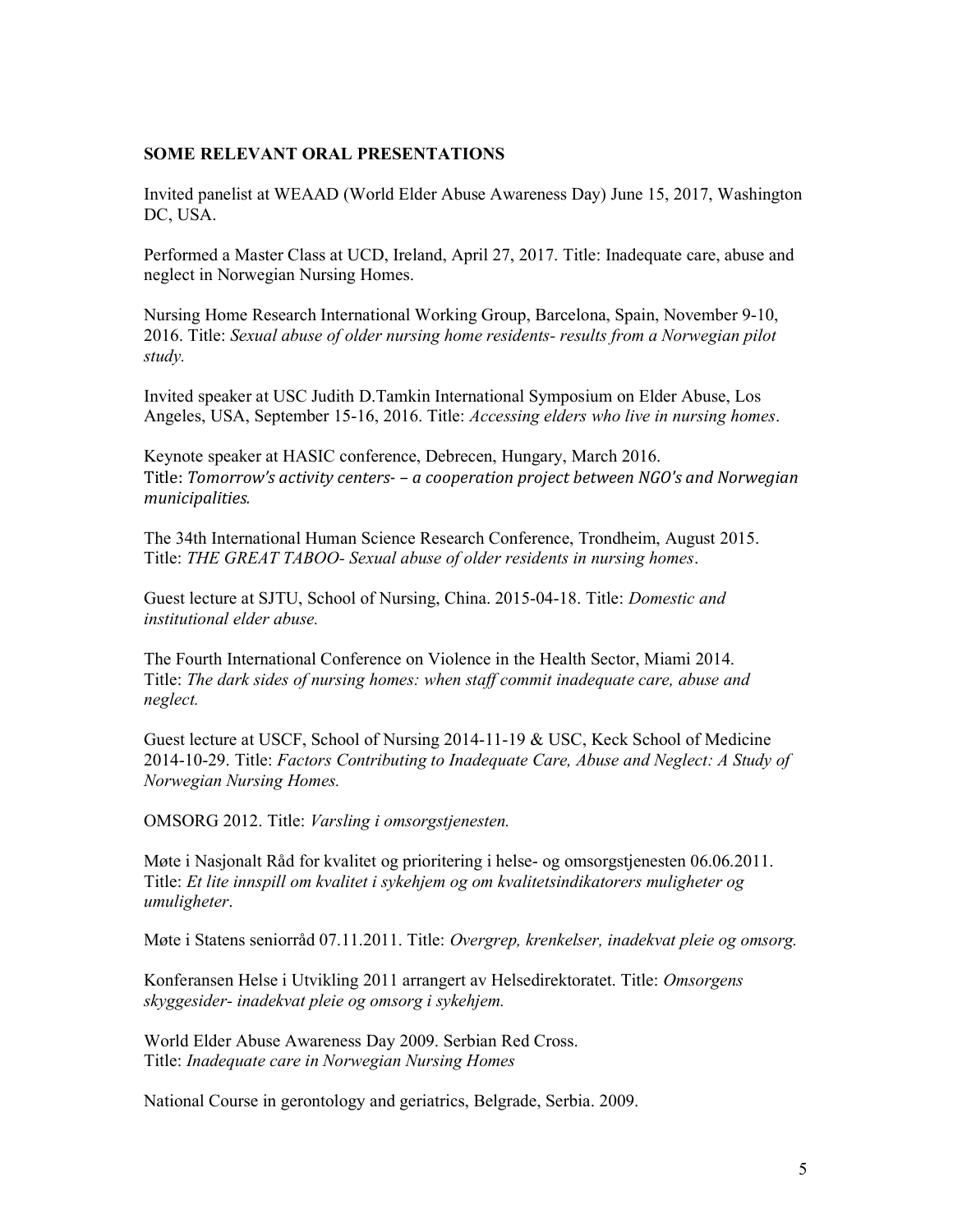Title: Inadequate care in Norwegian Nursing Homes.

# **PROJECTS**

2017- Leder av forskningsgruppa: Aldring og eldres helse ved ISM, NTNU. Leader of the research group: Ageing and elderly's health. Department of Public Health and Nursing, NTNU.

2017- Project leader/Daily manager for the NFR project: Elder abuse in residential care settings- a multi-method study on abuse and neglect of older residents in Norwegian nursing homes.

2015- Consultant for the project: A national prevalence survey of elderly individuals experience with violence in close relationships. NKVTS https://www.nkvts.no/en/Pages/ProjectInfo.aspx?prosjektid=4461

2016- Foreign expert consultant for the project: Nursing staff's compassion fatigue in nursing homes. The project is managed by Dr. Hu Yun at SJTU (Shanghai Jiao Tung University), China, School of Nursing.

http://english.shsmu.edu.cn/default.php?mod=article&do=detail&tid=874582

2014-2016 Member of the Steering Committee for the EU-project: Healthy Ageing Supported by Internet and Community" (HASIC) from 2014-2016. http://ec.europa.eu/eahc/news/news309.html

2013 – 2015 Member of response team for research project; Utilization of health care services at the end of life: SINTEF – Health, University of Trondheim (NTNU)

2003- 2009 Leader of a SiU-funded project in the Western Balkans. Developing curriculum for, and running an interdisciplinary postgraduate education in ageing and care for the elderly in Serbia and Bosnia.

1998-1999 Leder av prosjektet: "Sykehjemmets skyggesider- utprøving av refleksjonsgrupper ved Ilen Menighets sykehjem i Trondheim" (The shady sides of nursing homes- testing the use of reflection groups at Ilen Menighets nursing home in Trondheim).

## **SUPERVISION**

1991- Extended experience in supervising on students' theses on different levels since 1991, mostly postgraduates and master students, currently supervising six bachelor theses and three master theses.

2010-2012 Supervisor for the project: Sammen for fysisk aktivitet – treningsgrupper for eldre over 65 år og psykisk utviklingshemmede i Åfjord kommune

2017- Supervisor for the project: Early detection of deteriorated state in Åfjord Municipality.

2017- Supervising PhD-candidates at NTNU, main supervisor for two, co-supervisor for one.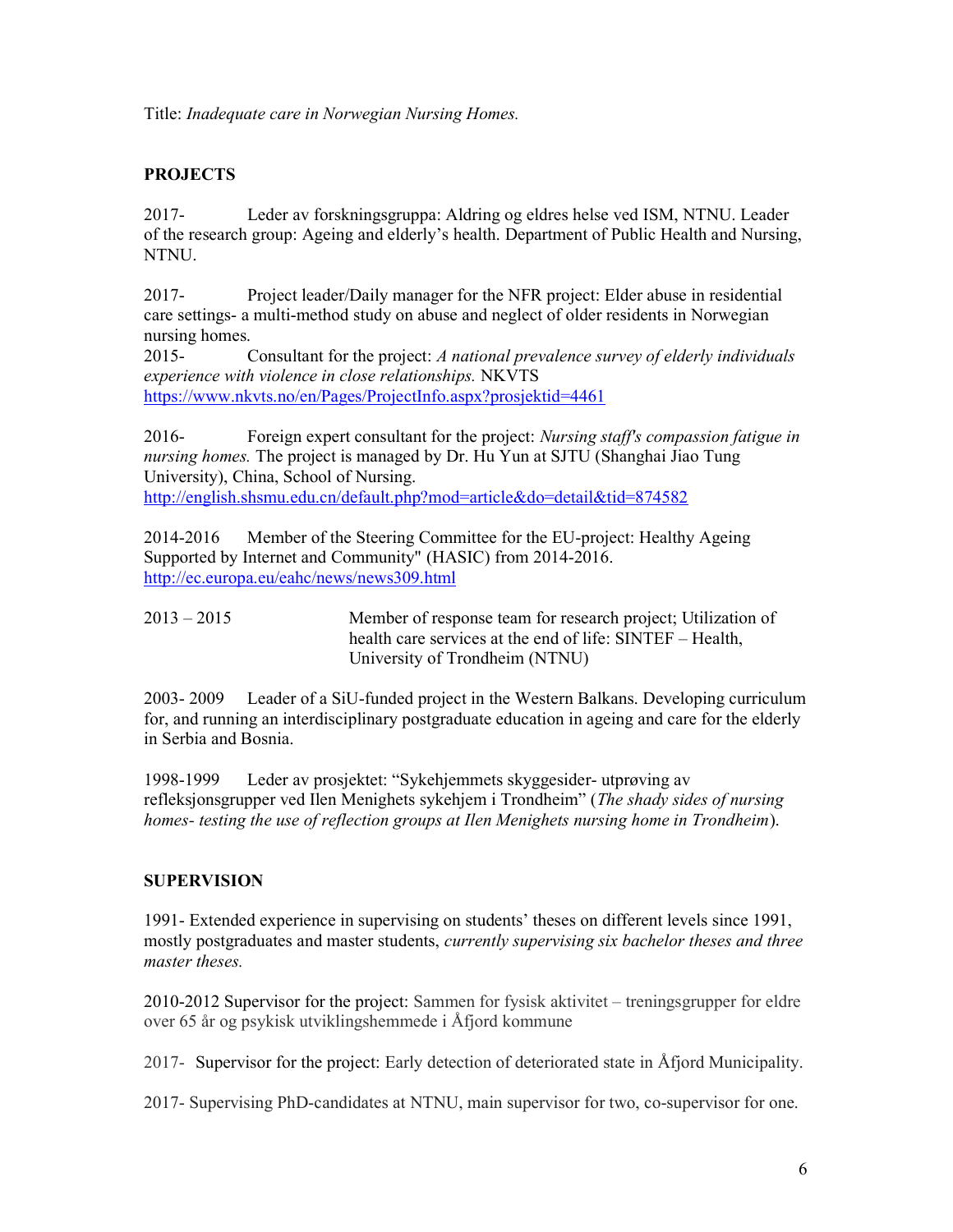### REVIEW

Peer-review of manuscripts for: Journal of Adult Protection (2014), Sykepleien Forskning (2015), Open Journal of Nursing (2018),

2016-2017: External peer-review for the project: «Effekten av høy andel ufaglærte og/eller skillmix på kvaliteten og pasientsikkerheten i helse- og omsorgstjenestene» (The effect of high proportion of un-skilled staff and/or skill mix on quality and patient safety in the health care services). Nasjonalt kunnskapssenter for helsetjenesten (Kunnskapssenteret), Oslo.

#### GRANTS / EXTERNAL FUNDING/APPLICATIONS

SIU, Cooperation programme with the Western Balkans: Received grants for two larger education projects in Serbia and Bosnia & Hercegovina (2003-2005 & 2006-2009), in total: 3.55 mill NOK.

Norwegian Research Council (NFR): Coordinating four major application processes.

Pensjonistforbundet (Norwegian Association for Pensioners): Funding for the project: Sexual abuse in Nursing Home Patients (2012- 2015): 500 000 NOK.

Norwegian Research Council (NFR): Funding for the project: Elder abuse in residential care settings- a multi-method study on abuse and neglect of older residents in Norwegian nursing homes (2017-2020): 15 mill NOK

Erasmus+ Capacity Building (EU): Leading the proposal writing for the project Combating Elder Abuse through Education and Awareness (CEATEA) (2017-2018): 900 000 EURO. Awaiting the decision.

#### MEDIA / INTERVIEWS

- 19.08.2009: Dagens Medisin.no
- 20.08.2009: NHO-service.no
- 26.08.2009: HMT.no (Helse/Medisin/Teknikk)
- 28.08.2009: VG
- 01.09.2009: Byavisa
- 09.11.2009: Dagbladet
- 24.02.2000: Arena Helse (Kommuneforlaget)
- xx.xx.2000: Sykepleien nr 17 (Bokomtale)
- 18.06.2012: NordNytt
- 06.12.2013: Adresseavisen
- 11.12.2013: Dagens Medisin